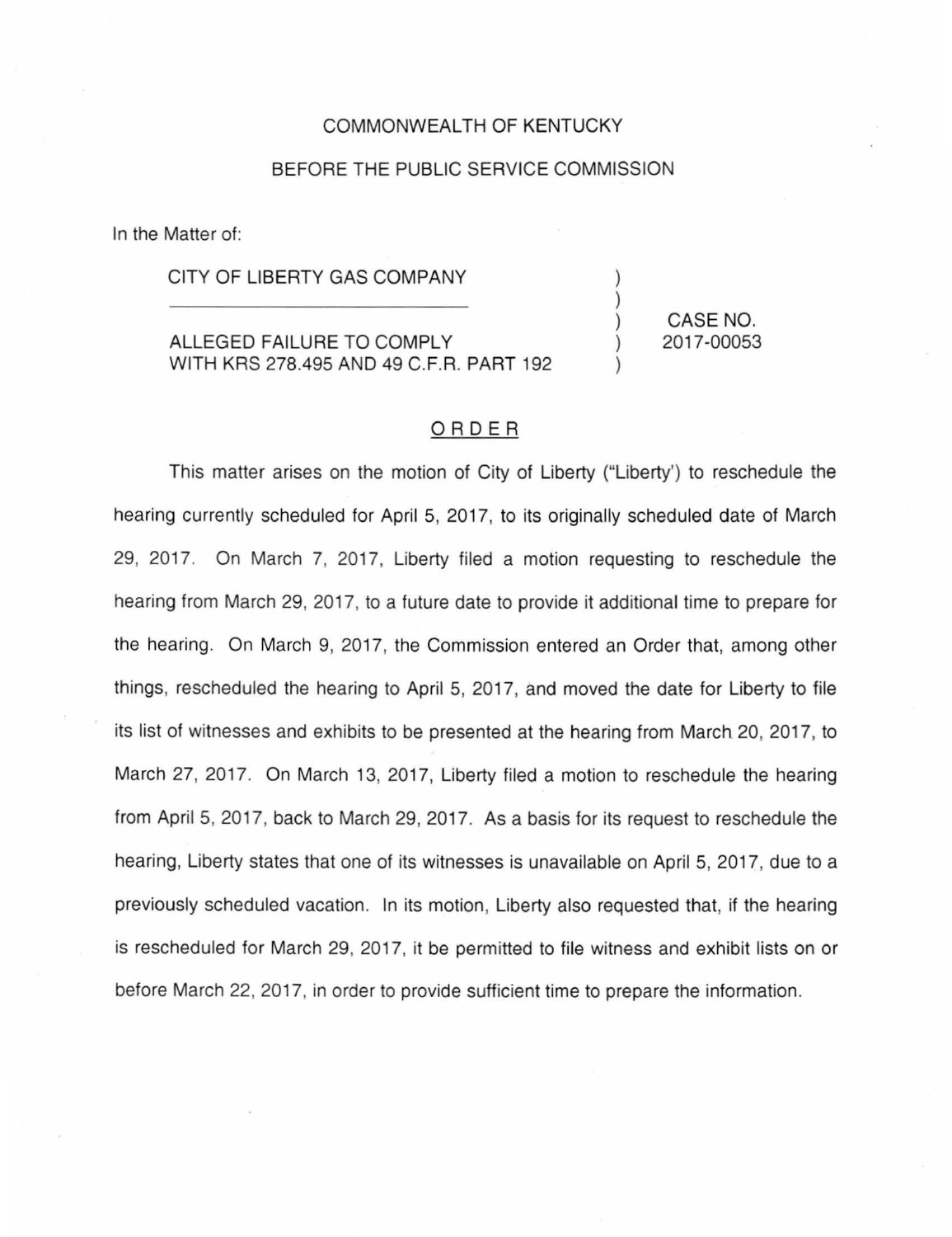Having reviewed the record and being sufficiently advised, the Commission finds that Liberty has set forth good cause to reschedule the hearing, to Wednesday, March 29, 2017. The Commission further finds that Liberty should file its witness and exhibits lists on or before March 22, 2017.

IT IS THEREFORE ORDERED that:

1. Liberty's motion to reschedule the hearing is granted.

2. The formal hearing scheduled for April 5, 2017, is rescheduled to March 29, 2017, at 2:00 p.m. Eastern Daylight Time, in Hearing Room 1 of the Commission's offices at 211 Sower Boulevard, Frankfort, Kentucky.

3. Ordering paragraph 5 of the Order entered on March 9, 2017, is amended to reflect that on or before March 22, 2017, Liberty shall tender a list of exhibits that it intends to offer at the March 29, 2017 hearing in this matter.

4. Ordering paragraph 6 of the Order entered on March 9, 2017, is amended to reflect that on or before March 22, 2017, Liberty shall tender a list of witnesses and a summary of each witness's expected testimony that will be presented at the March 29, 2017 hearing in this matter.

5. All other provisions of the Commission's March 9, 2017 Order shall remain in full force and effect.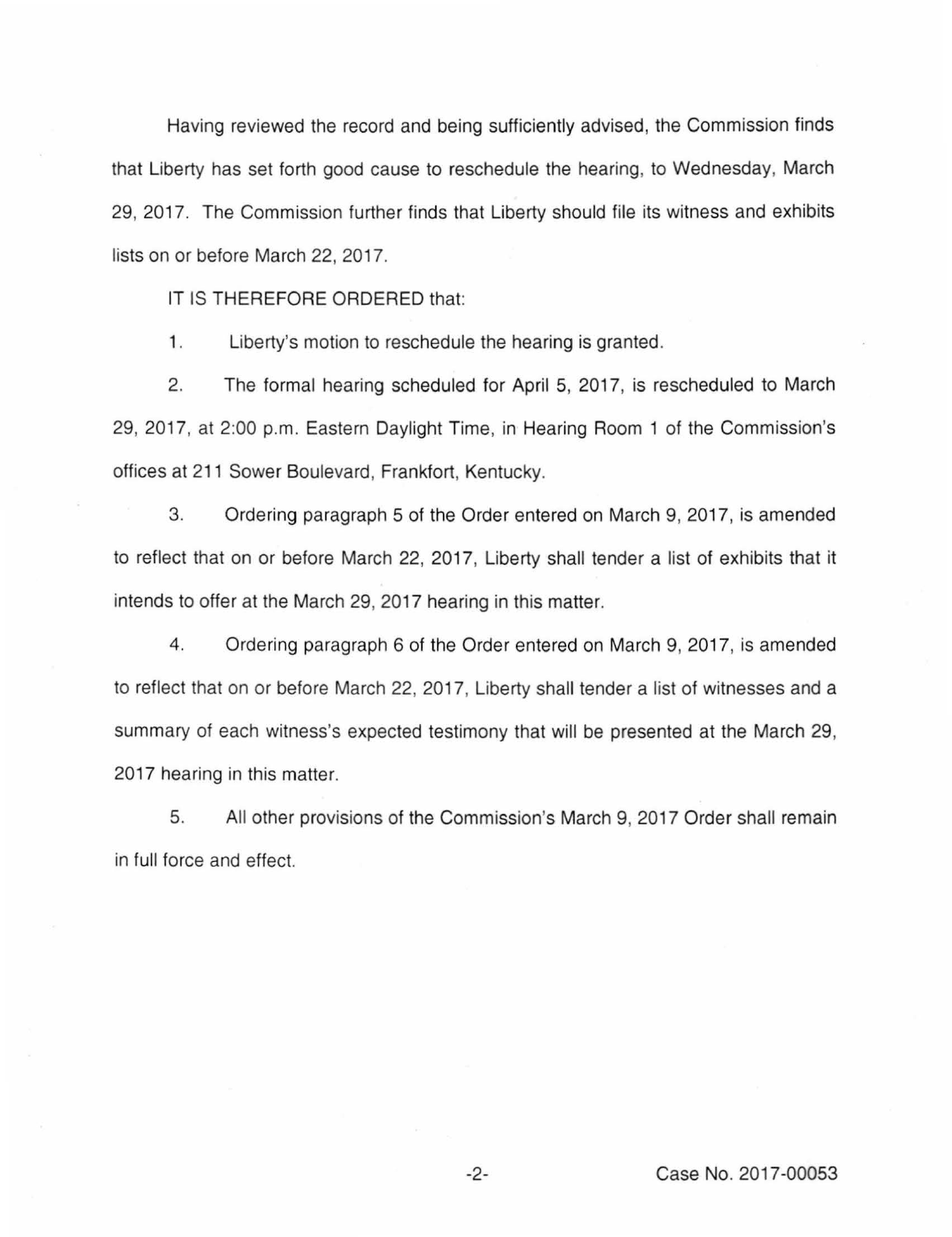By the Commission



ATTEST: atheres 0 **Executive Director** 

Case No. 2017-00053